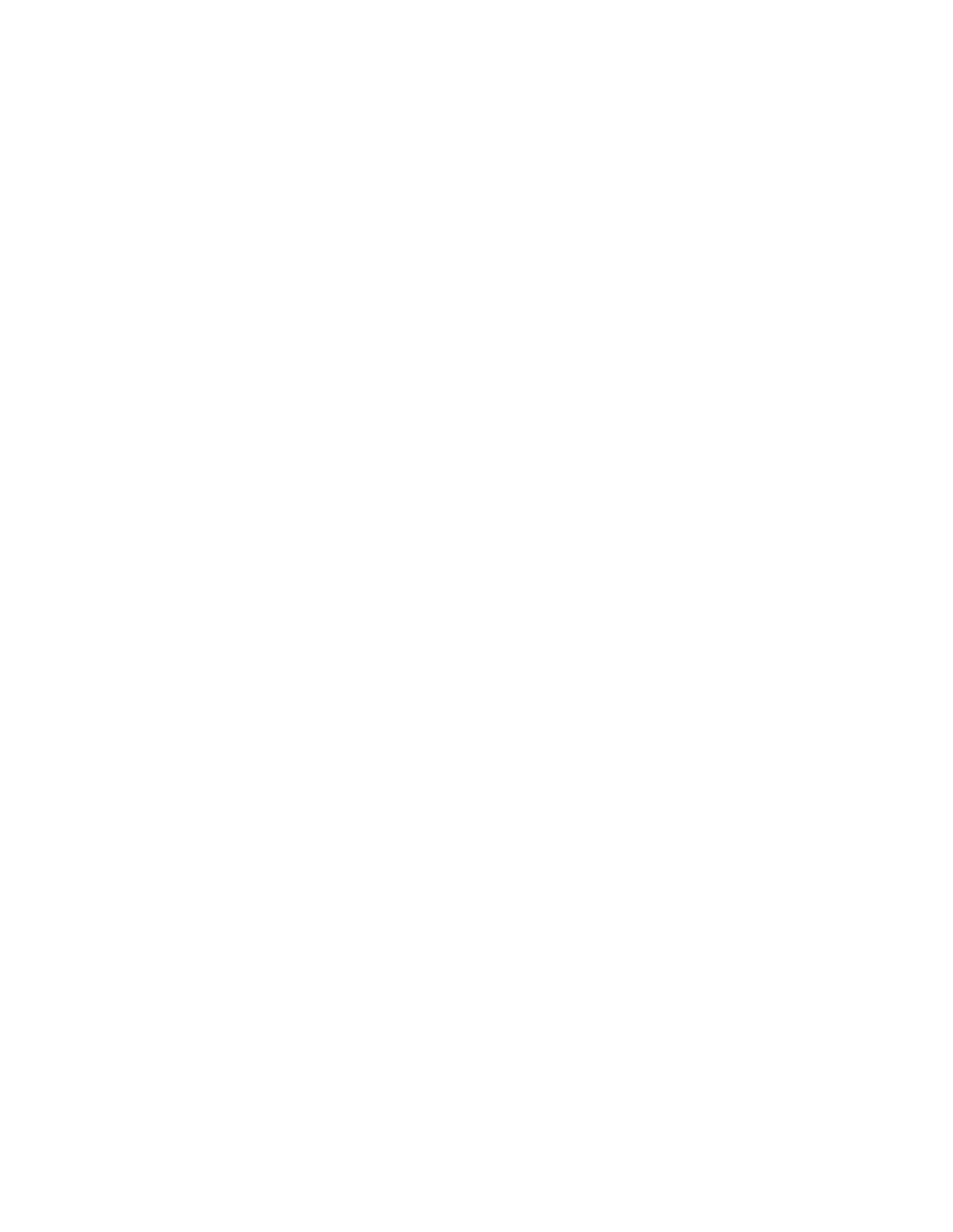| EQUIPMENT<br>TOOL SHED                                                  |  |                              |                                                                               |
|-------------------------------------------------------------------------|--|------------------------------|-------------------------------------------------------------------------------|
|                                                                         |  |                              |                                                                               |
|                                                                         |  | Employee NO. $\qquad \qquad$ |                                                                               |
| <b>CUSTOMER DECLINED HAVING THE TRAILER LIGHTS HOOKED UP:</b>           |  |                              |                                                                               |
| PRE-HOOKUP - TOWING VEHICLE CHECKOUT:                                   |  |                              |                                                                               |
|                                                                         |  |                              | Running Lights: Turn Signals: Brake Lights: Hitch is Tight: 2" Ball Capacity: |
| AFTER HOOKUP - TRAILER SAFETY CHECK:                                    |  |                              |                                                                               |
| Running Lights: _________ Turn Signals: _________ Brake Lights: _______ |  |                              |                                                                               |

**LIABILITY INSURANCE.** Customer shall maintain liability insurance covering the operation and use of the vehicle by customer, with limits for bodily injury and property damage at least as high as those required by the Financial Responsibility Laws of the state in which the vehicle is operated and used by Customer. Upon request of Rental Center, Customer shall furnish the name of his insurance agent, insurance company and complete information concerning the liability insurance coverage carried. In the event of Customer's breach of this Rental Agreement by failure to have or obtain such liability insurance, any insurance coverage which may apply to Customer under Rental Center's insurance coverage (which shall be secondary to Customer's insurance coverage) while Customer is operating and using the vehicle is limited to the amounts set forth in the financial responsibility laws contained in California Vehicle Code Section 16056, with a maximum limit of fifteen thousand dollars (\$15,000.00) for bodily injury to or death of one person in any one accident, and subject to such limit for one person, the amount of thirty thousand dollars (\$30,000.00) because of bodily injury to or death of two or more persons in any one accident, and the amount of five thousand dollars (\$5,000.00) for damage to property of others as a result of any one accident, or the amounts specified in any amendment to said law.

#### *IN CONSIDERATION FOR RENTING THE TRAILER, CUSTOMER ACCEPTS THAT THERE MAY BE SOME DAMAGE TO VEHICLE BUMPER AND/OR HITCH CAUSED BY THE TOWING CONNECTION AND AGREES TO WAIVE ANY CHARGES RELATED TO THESE DAMAGES*.

**IT IS THE CUSTOMER'S RESPONSIBILITY TO: DPERIODICALLY CHECK THE TRAILER HITCH, SAFETY CHAINS, TIRE PRESSURE AND LIGHTS ODICALLY CHECK TO MAKE SURE THE LOAD IS SECURE OCOMPLY WITH THE MAXIMUM LOAD LIMITS OF THE TOW VEHICLE DCOMPLY WITH THE TRAILER LOAD LIMIT OPROPERLY COVER THE LOAD AND KEEP DEBRIS FROM EXITING THE TRAILER. DCUSTOMER IS RESPONSIBLE FOR ALL TIRE DAMAGE, REGARDLESS OF CAUSE NOTE: The driver must have a valid driver's license, meet Rental Center's minimum age requirement, and accept the conditions herein and on the stated Rental Agreement.**

I have read, discussed and understand the terms and conditions of this agreement and agree to be bound thereto. Signing personally and for the Customer:

 $\blacktriangle$ 

 **ORIGINAL CONTRACT ADDENDUM**

**X** Date: